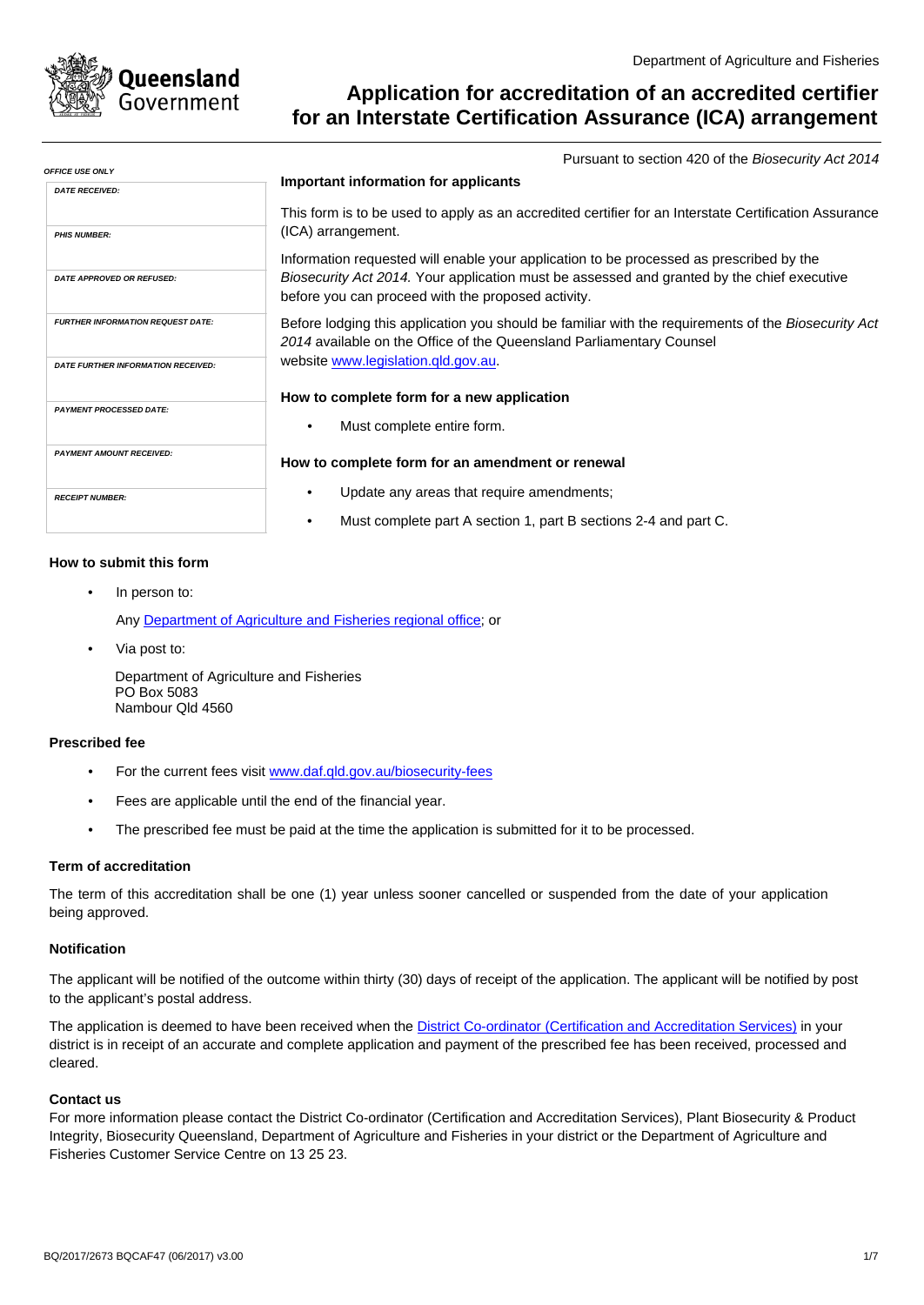| Type of application (select one only)                                                                                                                         |                     |                         |   |                        |                                                          |          |
|---------------------------------------------------------------------------------------------------------------------------------------------------------------|---------------------|-------------------------|---|------------------------|----------------------------------------------------------|----------|
| New application<br>$\Box$ Amendment<br>$\Box$                                                                                                                 |                     | Renewal                 |   |                        |                                                          |          |
| Part A - Accredited certifier application                                                                                                                     |                     |                         |   |                        |                                                          |          |
| 1. Applicant details<br>Please supply ACN or ARBN (if applicable)                                                                                             |                     |                         | Q |                        | Please supply Interstate Produce Number (IPN) (if known) |          |
| Applicant is: (select one only)                                                                                                                               |                     |                         |   |                        |                                                          |          |
| an individual<br>a partnership                                                                                                                                |                     | an incorporated company |   |                        | a co-operative association                               |          |
| other (please specify)                                                                                                                                        |                     |                         |   |                        |                                                          |          |
| If applicant is an individual, please complete the following Supply full legal name including first name, surname and any other name/s. First                 |                     |                         |   |                        |                                                          |          |
| name                                                                                                                                                          |                     | Last name               |   |                        |                                                          |          |
|                                                                                                                                                               |                     |                         |   |                        |                                                          |          |
| Other name/s                                                                                                                                                  |                     |                         |   |                        |                                                          |          |
|                                                                                                                                                               |                     |                         |   |                        |                                                          |          |
| If applicant is a partnership, please complete the following Supply the full legal name of each partner in their normal order.<br>First name                  |                     | Last name               |   |                        |                                                          |          |
|                                                                                                                                                               |                     |                         |   |                        |                                                          |          |
| First name                                                                                                                                                    |                     | Last name               |   |                        |                                                          |          |
|                                                                                                                                                               |                     |                         |   |                        |                                                          |          |
| First name                                                                                                                                                    |                     | Last name               |   |                        |                                                          |          |
|                                                                                                                                                               |                     |                         |   |                        |                                                          |          |
| If applicant is an incorporated company, co-operative association or other type of legal entity, please complete the following<br>Supply the full legal name. |                     |                         |   |                        |                                                          |          |
|                                                                                                                                                               |                     |                         |   |                        |                                                          |          |
| Trading name/s of the applicant Supply any business names or brand names used by the applicant on packages of certified items.                                |                     |                         |   |                        |                                                          |          |
| 2. Address details                                                                                                                                            |                     |                         |   |                        |                                                          |          |
| Street address                                                                                                                                                |                     |                         |   |                        |                                                          |          |
|                                                                                                                                                               |                     |                         |   |                        |                                                          |          |
| Suburb/Town/Locality                                                                                                                                          | Country             |                         |   | <b>State</b>           |                                                          | Postcode |
|                                                                                                                                                               |                     |                         |   |                        |                                                          |          |
| Postal address (if different to street address)                                                                                                               |                     |                         |   |                        |                                                          |          |
|                                                                                                                                                               |                     |                         |   |                        |                                                          |          |
| Suburb/Town/Locality                                                                                                                                          | Country             |                         |   | <b>State</b>           |                                                          | Postcode |
|                                                                                                                                                               |                     |                         |   |                        |                                                          |          |
| 3. Contact details                                                                                                                                            |                     |                         |   |                        |                                                          |          |
| Phone                                                                                                                                                         | Fax (if applicable) |                         |   | Mobile (if applicable) |                                                          |          |
|                                                                                                                                                               |                     |                         |   |                        |                                                          |          |
| E-mail address                                                                                                                                                |                     |                         |   |                        |                                                          |          |
|                                                                                                                                                               |                     |                         |   |                        |                                                          |          |
| Preferred method of contact                                                                                                                                   |                     |                         |   |                        |                                                          |          |
| E-mail<br>Any                                                                                                                                                 |                     | Phone                   |   | Mail                   |                                                          |          |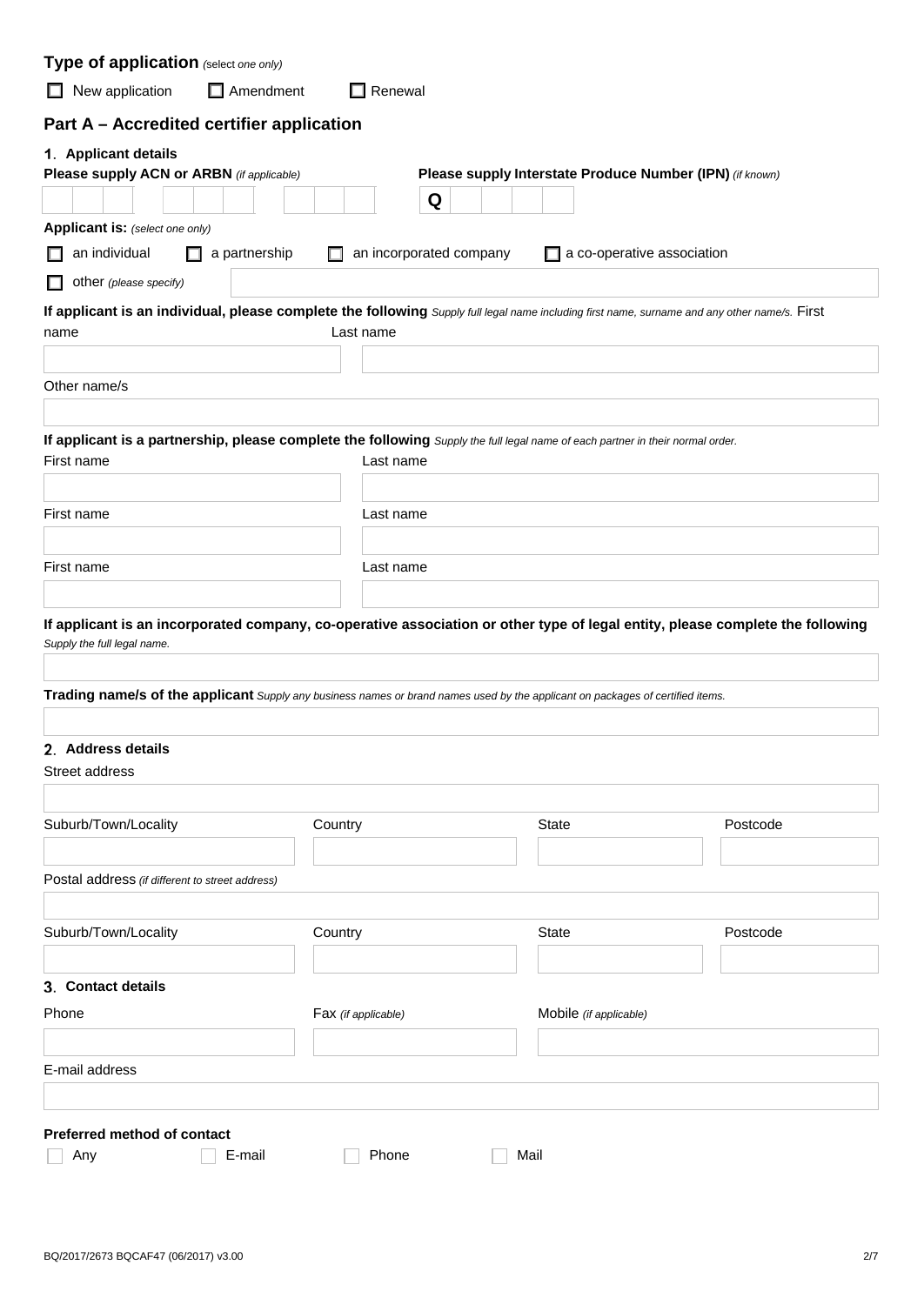## 4. Accreditation details

Has the relevant person been convicted of any accreditation offence that is not spent?

|  | ٦r |
|--|----|
|--|----|

| i |  |
|---|--|
|   |  |
|   |  |
|   |  |

Yes

|  | If yes, please provide details in the space provided below. |  |
|--|-------------------------------------------------------------|--|
|--|-------------------------------------------------------------|--|

If additional space is required, please attach as separate pages and indicate the number of pages attached.

Has the applicant ever been refused an accreditation under the Biosecurity Act 2014 or a similar accreditation under a repealed Act or a corresponding law to the Biosecurity Act 2014?

|--|--|

#### п Yes

| If yes, please provide details in the space provided below.                                                 |  |
|-------------------------------------------------------------------------------------------------------------|--|
| If additional space is required, please attach as separate pages and indicate the number of pages attached. |  |
|                                                                                                             |  |

Has the applicant ever held an accreditation under the Biosecurity Act 2014 or a similar accreditation under a repealed Act or a corresponding law to the Biosecurity Act 2014 that was suspended or cancelled?

|--|--|

#### $\Box$ Yes

#### If yes, please provide details in the space provided below.

If additional space is required, please attach as separate pages and indicate the number of pages attached.

#### 5. Accredited certifier conditions

- 1. The applicant must pay the prescribed application fee on submission of this application.
- The applicant must include details within this application of any conviction for a relevant accreditation offence, other than a  $2.$ spent conviction and the circumstances of its commission.
- The applicant must include details within this application of any refusal of an accreditation under the Biosecurity Act 2014 or a  $\mathcal{R}$ similar accreditation under a repealed Act or a corresponding law to the Biosecurity Act 2014.
- 4. The applicant must include details within this application of any accreditation under the Biosecurity Act 2014 or a similar accreditation under a repealed Act or a corresponding law to the Biosecurity Act 2014 that was suspended or cancelled.
- 5. The term of this accreditation shall be one year unless sooner cancelled or suspended.
- The applicant or another person acting under the direction of the accredited certifier agrees to only provide a biosecurity 6. certificate where the conditions of this accreditation have been met.
- The applicant or another person acting under the direction of the accredited certifier agrees to keep a copy each biosecurity 7. certificate issued, together with a record of the details of the use of the certificate for a period of 5 years starting when the certificate is created.
- 8. The applicant who created the biosecurity certificate must, if asked by an authorised officer or a relevant auditor produce the copy of the certificate for inspection, by the authorised officer or relevant auditor, unless the accredited certifier has a reasonable excuse.
- 9. The applicant must take reasonable steps to ensure that the receiver of a biosecurity certificate issued by the accredited certifier, during the required period (5 years) for the certificate, keeps the certificate under the receiver's control.
- 10. The applicant must take reasonable steps to ensure that during the required period (5 years) for the certificate, the receiver must, if asked by an authorised officer, produce the certificate for inspection by the authorised officer, unless the receiver has a reasonable excuse.
- 11. The applicant agrees to have compliance, check and non-conformance audits of the accredited certifier's activities conducted by an auditor from time to time during the period of accreditation.
- 12. The applicant will, upon request, allow an auditor to enter any premises where the accredited certifier is undertaking activities associated with this application.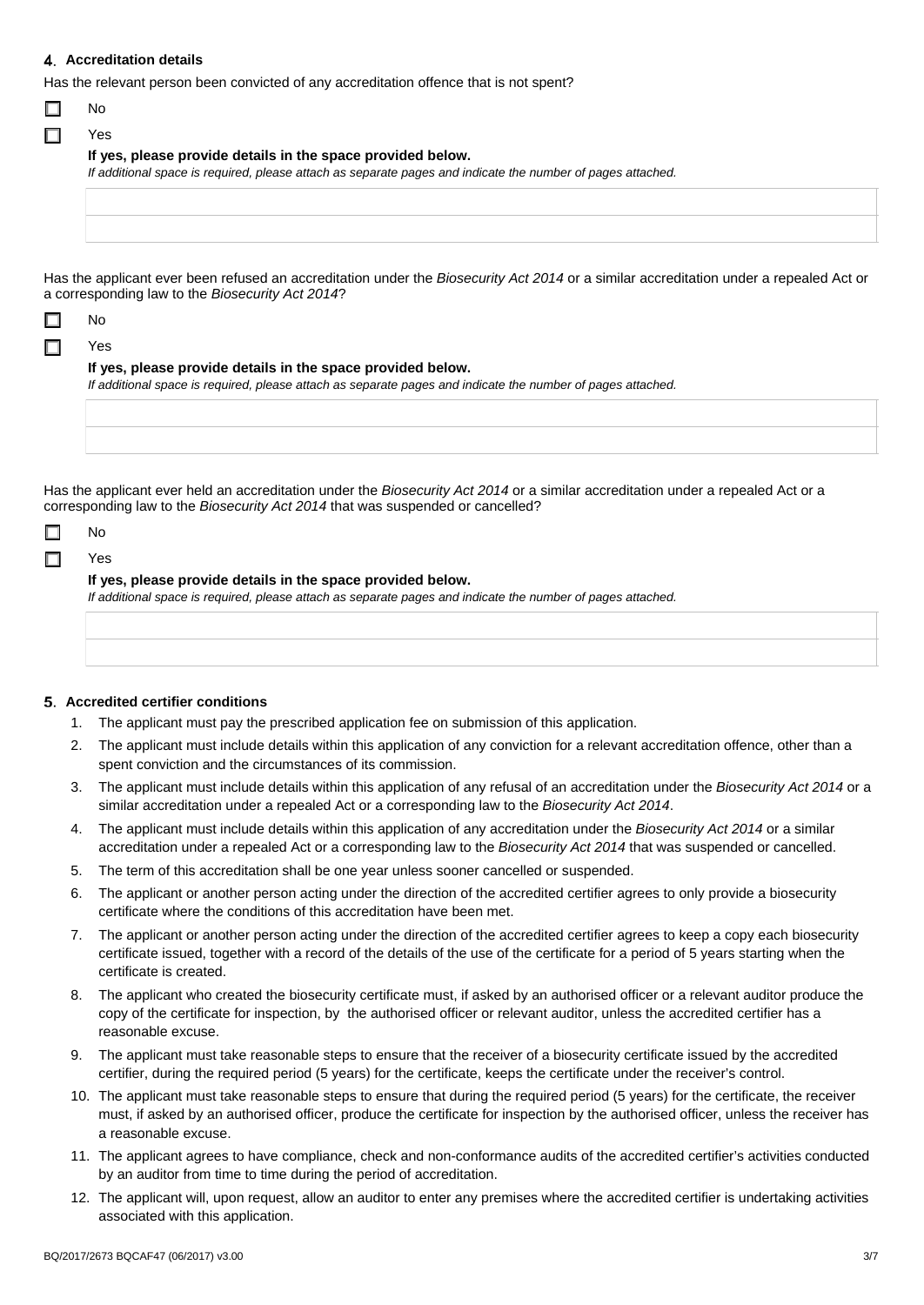- 13. The applicant must take all steps to assist an auditor in the conduct of audits including allowing the auditor to interview any employee in relation to the implementation of the accredited certifier's activities.
- 14. The applicant agrees to pay any costs associated with any audits on the accredited certifier's activities conducted by an auditor.

# Part B - Accreditation system application

## 1. System details

# Operational procedure used in this ICA arrangement

The list of operational procedures can be found on the Subcommittee on Domestic Quarantine & Market Access website. www.interstatequarantine.org.au/producers/ica/queensland

| Reference Number                                                    | Title of operational procedure Provide full title                                                              |                        |                                                                                                                                        |
|---------------------------------------------------------------------|----------------------------------------------------------------------------------------------------------------|------------------------|----------------------------------------------------------------------------------------------------------------------------------------|
| <b>ICA</b>                                                          |                                                                                                                |                        |                                                                                                                                        |
|                                                                     |                                                                                                                |                        |                                                                                                                                        |
|                                                                     | Indicate the part/s of the operational procedure selected above which you are seeking accreditation.           |                        |                                                                                                                                        |
| $\Box$ Part B<br>Part A<br>П                                        | Entire operational procedure<br>П                                                                              |                        |                                                                                                                                        |
| Facility street address                                             |                                                                                                                |                        |                                                                                                                                        |
|                                                                     |                                                                                                                |                        |                                                                                                                                        |
|                                                                     |                                                                                                                |                        |                                                                                                                                        |
| Suburb/Locality                                                     | City/Town                                                                                                      | <b>State</b>           | Postcode                                                                                                                               |
|                                                                     |                                                                                                                |                        |                                                                                                                                        |
|                                                                     | Real Property Description(s) (RPD) source property (available from Rates Notice or Local Government Authority) |                        |                                                                                                                                        |
| Lot                                                                 | Portion                                                                                                        | Shire/Parish           |                                                                                                                                        |
|                                                                     |                                                                                                                |                        |                                                                                                                                        |
|                                                                     |                                                                                                                |                        |                                                                                                                                        |
|                                                                     |                                                                                                                |                        |                                                                                                                                        |
|                                                                     |                                                                                                                |                        |                                                                                                                                        |
| <b>Contact details</b>                                              |                                                                                                                |                        |                                                                                                                                        |
| Phone                                                               | Fax (if applicable)                                                                                            | Mobile (if applicable) |                                                                                                                                        |
|                                                                     |                                                                                                                |                        |                                                                                                                                        |
| <b>ICA System</b>                                                   |                                                                                                                |                        |                                                                                                                                        |
| identified in this application.                                     |                                                                                                                |                        | List the processes, equipment, personnel and resources to be used for complying with the requirements of the operational procedure     |
|                                                                     |                                                                                                                |                        |                                                                                                                                        |
|                                                                     |                                                                                                                |                        |                                                                                                                                        |
|                                                                     |                                                                                                                |                        |                                                                                                                                        |
|                                                                     |                                                                                                                |                        |                                                                                                                                        |
|                                                                     |                                                                                                                |                        |                                                                                                                                        |
|                                                                     |                                                                                                                |                        |                                                                                                                                        |
|                                                                     |                                                                                                                |                        |                                                                                                                                        |
| Scope of Accreditation System If insufficient space, attach a list. |                                                                                                                |                        | List the types of produce to be certified and the chemical/s to be used on each produce type (if applicable) for this ICA Arrangement. |
| Produce type                                                        | <b>Chemical/s</b>                                                                                              | Produce type           | <b>Chemical/s</b>                                                                                                                      |
|                                                                     |                                                                                                                |                        |                                                                                                                                        |

#### Authority to use chemicals

Where relevant, list appropriate authorities for the use of chemicals listed above.

Authority name (i.e. Pest Management Technician licence)

**Expiry date**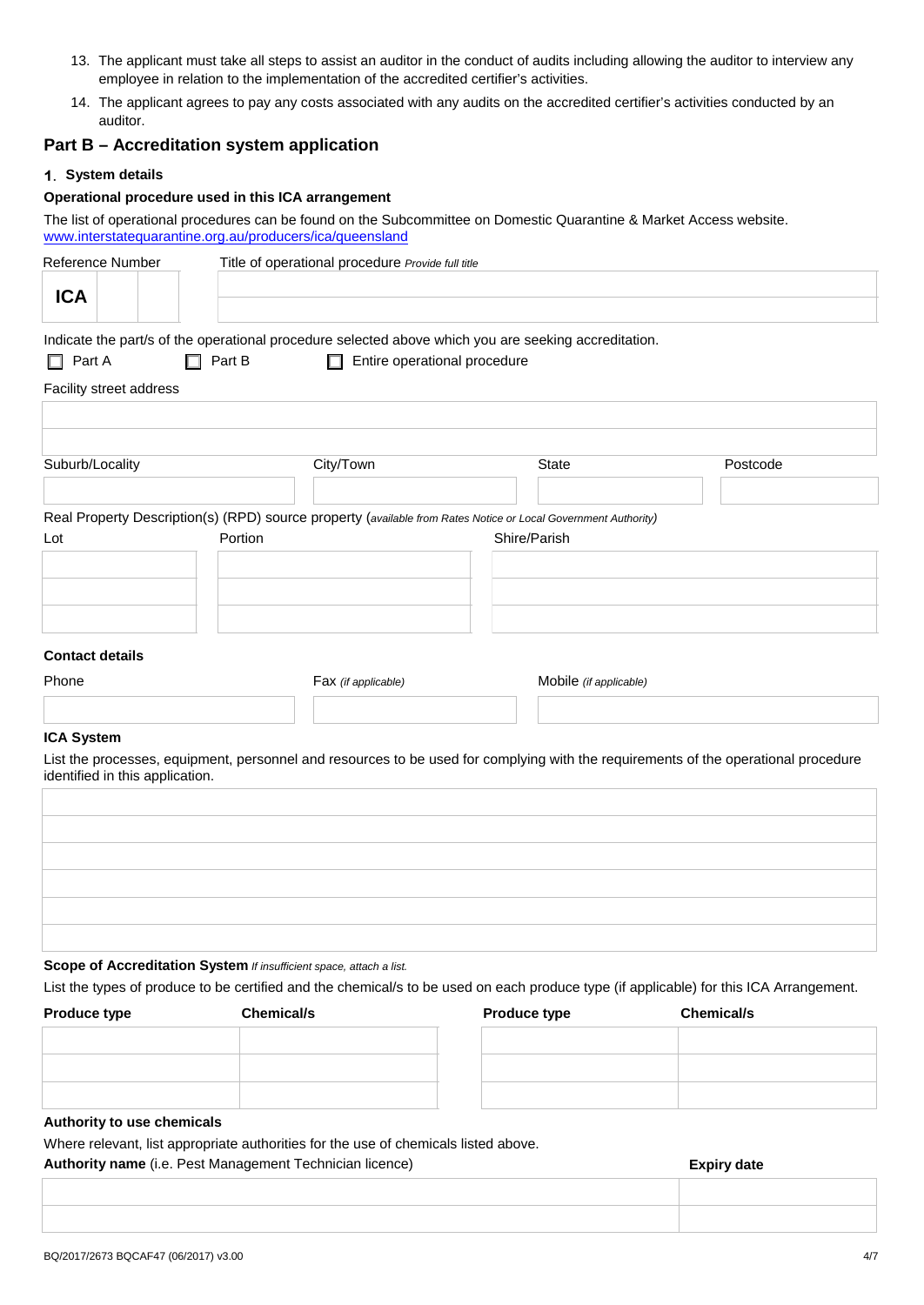#### **Interstate Certification Assurance System Records**

What records do you maintain to verify that the business is carrying out its responsibilities and duties under the operational procedure nominated under the system details section for accreditation?

 $\Box$ 

We maintain all our records in accordance with the examples provided in the operational procedure nominated under the system details section.

# **OR** П

We have developed alternative or additional records to those provided in the operational procedure nominated under the system details section. (List the alternative or additional records you intend to use. You must attach a copy to this application).

## 2. Authorised signatories (for issuance of Plant Health Assurance Certificates)

#### **Certification controller**

| First name/s                                            | Last name | Specimen signature |
|---------------------------------------------------------|-----------|--------------------|
| <b>Back-up certification controller</b><br>First name/s | Last name | Specimen signature |
| <b>Additional authorised signatories</b>                |           |                    |
|                                                         |           |                    |
|                                                         | Last name | Specimen signature |
| First name/s                                            |           |                    |

#### 3. Accreditation systems conditions

- This accreditation is granted subject to the accredited certifier complying with all the accredited certifier and accredited  $1<sup>1</sup>$ systems conditions. Accreditation may be may be amended, suspended or cancelled at any time where these conditions have not been complied with.
- 2. The accredited certifier must maintain and operate the accreditation system in accordance with the ICA operational procedure as nominated in under the system details section, and must maintain the records specified above.

#### 4. Application declaration

The relevant person agrees to abide by the accreditation system conditions listed above and acknowledges that any accreditation is granted subject to those conditions. The relevant person certifies that all of the information contained in this application is true and correct.

## Signatures See over page.

#### Tick official signing capacity below each signature

Where the relevant person is a corporation, the application must be signed by two directors of the company; or a director and a company secretary; or in the case of a proprietary company that has a sole director who is also the company secretary, that director. Where the relevant person is a partnership, each of the partners must sign the form.

| Full name                                                       | Signature                                                                                                                   | Date |
|-----------------------------------------------------------------|-----------------------------------------------------------------------------------------------------------------------------|------|
| П.                                                              | Individual <b>n</b> Partner <b>n</b> Company director <b>n</b> Company secretary <b>n</b> Sole director & company secretary |      |
|                                                                 |                                                                                                                             |      |
| Full name                                                       | Signature                                                                                                                   | Date |
|                                                                 |                                                                                                                             |      |
|                                                                 |                                                                                                                             |      |
| $\Box$ Partner $\Box$ Company director $\Box$ Company secretary |                                                                                                                             |      |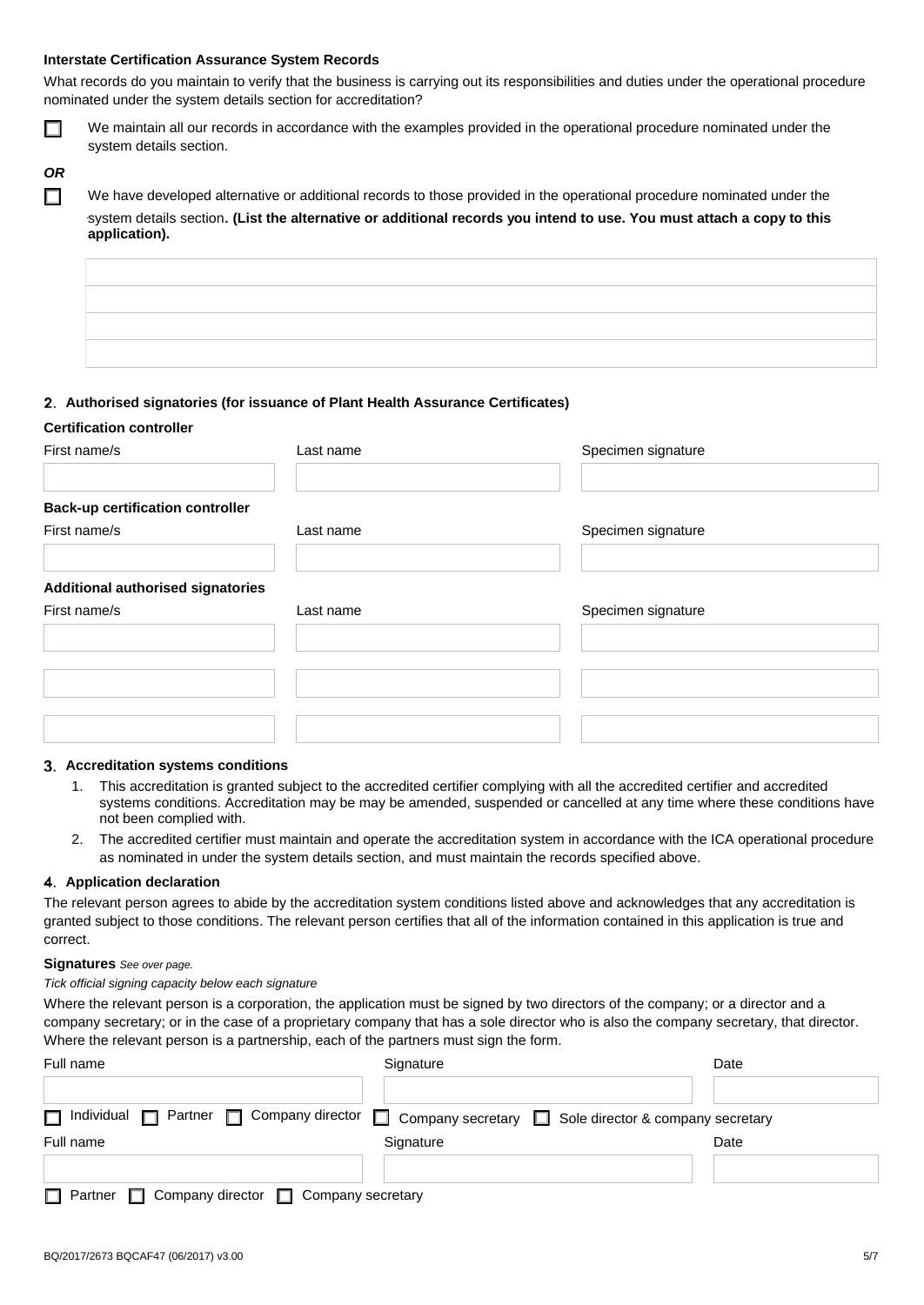| Full name                                                   | Signature         | Date |
|-------------------------------------------------------------|-------------------|------|
|                                                             |                   |      |
| Partner □ Company director □ Company secretary<br>П.        |                   |      |
| Full name                                                   | Signature         | Date |
|                                                             |                   |      |
| Company director □ Company secretary<br>Partner $\Box$<br>П |                   |      |
| Full name                                                   | Signature         | Date |
|                                                             |                   |      |
| Company director □ Company secretary<br>Partner $\Box$<br>П |                   |      |
| Full name                                                   | Signature         | Date |
|                                                             |                   |      |
| Company director $\Box$<br>Partner<br>H                     | Company secretary |      |

## 5. Privacy statement

The Department of Agriculture and Fisheries collects this information under the provisions of the Biosecurity Act 2014 so you may apply for accreditation as an accredited certifier. The accredited certifier's name, contact and accreditation system details may be provided to interstate biosecurity authorities to facilitate interstate trade of biosecurity matter and to accredited providers of third party auditing services to facilitate the provision of auditing services. Information will not be provided to any other third party without your consent, unless authorised or required by law.

The Biosecurity Act 2014 (section 431) requires that the chief executive must keep a register of accredited certifiers. The register must contain details of each accredited certifier's name and contact details; the conditions imposed on the accreditation and the term of the accreditation.

The Biosecurity Act 2014 (section 431(4)) provides that the register of accredited certifiers may be published on the department's website, www.daf.gld.gov.au. If you have provided a business location and telephone number these will be published, however if you do not have business details DAF will only publish your accreditation details if you consent to the publication of your residential location and telephone number. If you do not wish to have details of your accreditation published, please tick the box below.

□ I do not consent to my residential location and home phone information to be published on the web/register.

#### 6. Definitions

For the purposes of this application the following definitions shall apply:

- 1. 'Accredited certifier' means a person who holds accreditation under chapter 15 of the Biosecurity Act 2014 to give a biosecurity certificate.
- 2. 'Applicant' means relevant person.
- 3. 'Auditor' means a person approved as an auditor under chapter 16 of the Biosecurity Act 2014.
- 'Authorised signatory' means a person acting under the direction of the accredited certifier.  $\mathbf{4}$ .
- 'Audit' means a systematic, independent and documented process for obtaining and evaluating the accredited certifier's  $5<sub>1</sub>$ activities objectively to determine the extent to which the accredited certifier complies with the accreditation terms and conditions.
- 6. 'Biosecurity certificate' means a biosecurity certificate issued in accordance with chapter 15 of the Biosecurity Act 2014.
- $\overline{7}$ . 'Department' means the Department Agriculture and Fisheries.
- $\mathsf{R}$ 'Operational procedure' means a document which describes the conditions of accreditation and the requirements of the accreditation system that must be met by the accredited certifier.
- 9. 'Relevant auditor', in relation to the production of a biosecurity certificate, means an auditor who is conducting an audit that is authorised under the Biosecurity Act 2014 and to which the certificate is relevant.
- 10. 'Relevant person' is the person making the application, or, in the case of a corporation or an incorporated association, an executive officer or member of the incorporated association's management committee.
- 11. 'Spent' means a criminal conviction that has lapsed after a period of time, which results in it being removed from a person's criminal record.